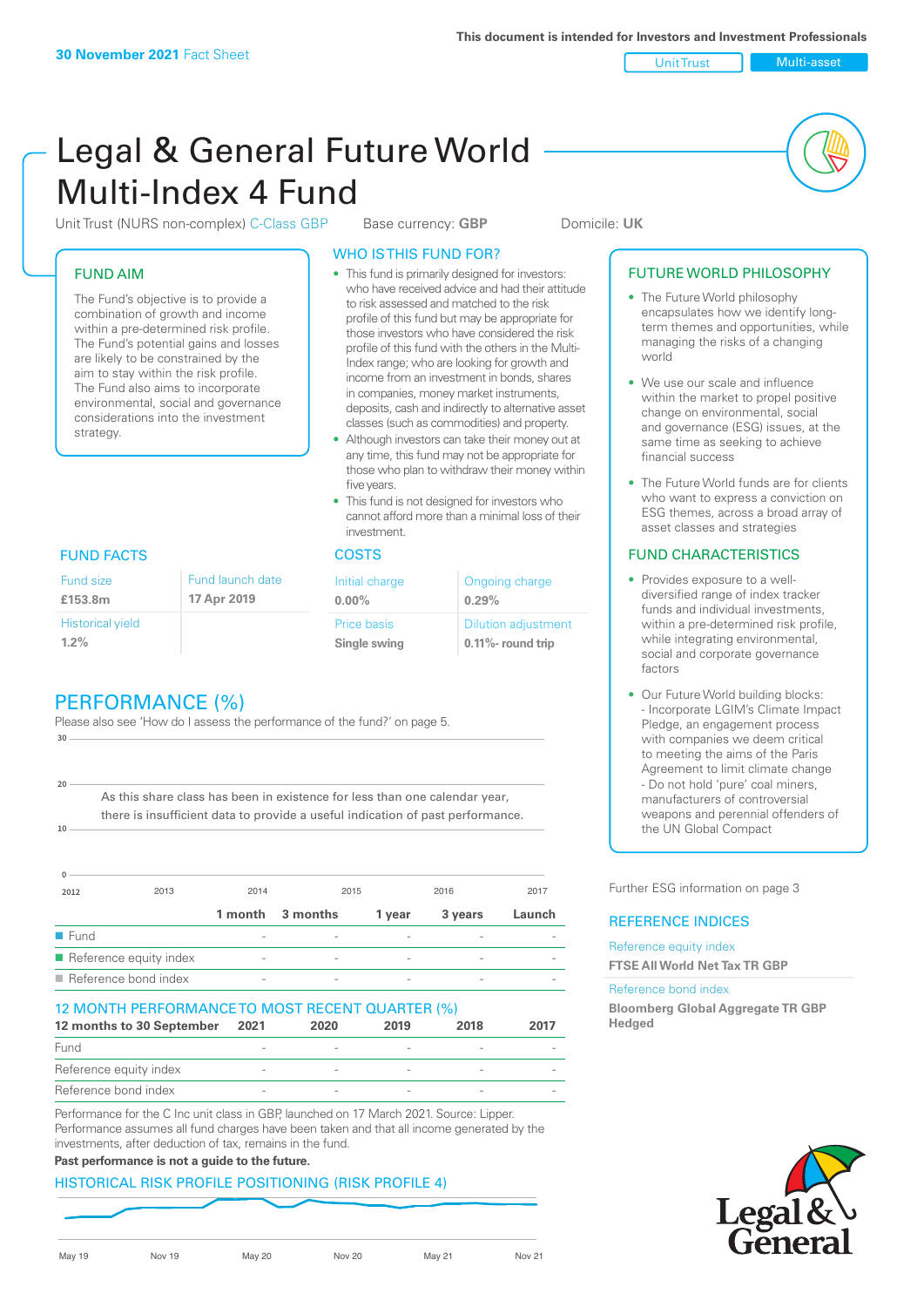Unit Trust (NURS non-complex) C-Class GBP

## PORTFOLIO BREAKDOWN

All data source LGIM unless otherwise stated. Totals may not sum due to rounding.





#### FUND MANAGERS

The fund managers have responsibility for managing the multi-index fund range. They are part of the Multi-Asset Funds (MAF) team in LGIM. This team focuses on designing and managing multi-asset funds that are tailored to match the specific objectives of various client types. The team sits within a wider Asset Allocation team which combines both depth of experience with a broad range of expertise from different fields, including fund management, investment consulting and risk management roles.

\*these holdings include allocations to quasi-sovereign bonds.

# TOP 10 HOLDINGS (%)

| L&G FW ESG Developed Equity Index Fund                    | 19.8 |
|-----------------------------------------------------------|------|
| L&G FW ESG UK Equity Index Fund                           | 9.5  |
| Cash                                                      | 8.3  |
| <b>L&amp;G UK ESG Corporate Bonds ETF</b>                 | 7.0  |
| L&G Future World Global Credit Fund                       | 5.0  |
| L&G ESG Emerging Markets Government Bond (USD) Index Fund | 4.5  |
| L&G All Stocks Gilt Index Trust                           | 4.5  |
| L&G Global Inflation Linked Bond Index Fund               | 4.0  |
| L&G Japan Index Trust                                     | 3.8  |
| L&G Global Emerging Markets Index Fund                    | 3.0  |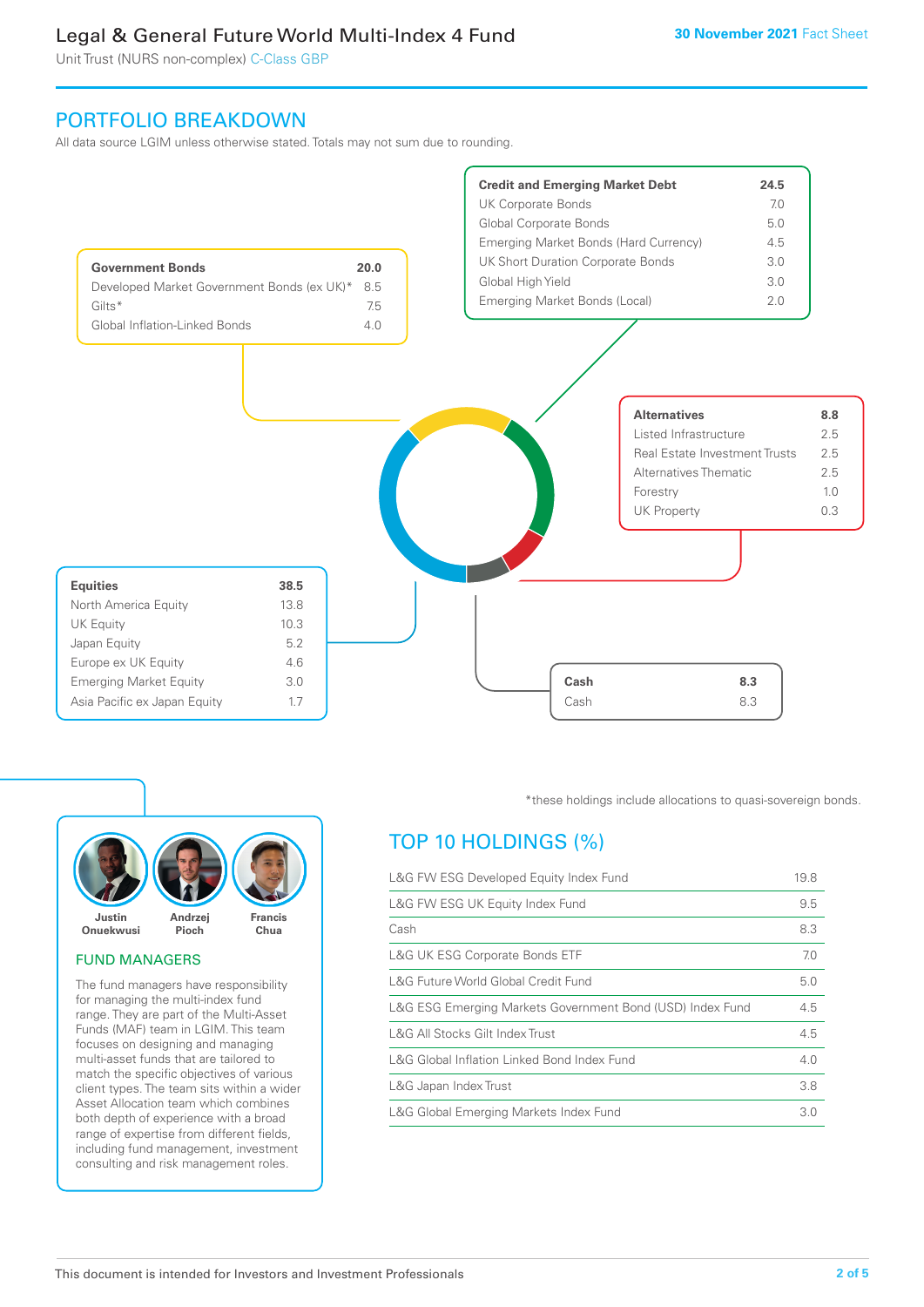Unit Trust (NURS non-complex) C-Class GBP

**56**

ESG score of comparator

# ESG COMMITMENT

From diesel emissions to oil spills, there have been many tangible examples in recent years of how failures in the way companies are run can have a harmful impact on the environment, society and investor returns. We believe responsible investing can mitigate the risk of such outcomes and has the potential to improve returns through the integration of environmental, social and governance (ESG) considerations, active ownership and longterm thematic analysis.

### ESG SCORE

We score companies based on environmental, social and governance factors. The ESG Score is aligned to our engagement and voting activities. As a result, this portfolio has an aggregate ESG Score of **62** versus a mainstream comparator of **56**.

ESG scores and carbon metrics are calculated for the portion of the portfolio that invests in LGIM's Future World funds.



#### ENVIRONMENTAL PERFORMANCE

**/100 /100**

Carbon dioxide (CO2) is the most significant contributor to greenhouse gas emissions which are driving climate change. Compared to the unadjusted comparator, the fund will have a different exposure to current and future sources of carbon dioxide emissions.



**62**

ESG score of fund

#### CARBON RESERVES INTENSITY

Carbon reserves are fossil fuels (coal, oil and gas) which, if burnt, will become the carbon emissions of the future. To meet global climate change targets, the unabated use of fossil fuels is expected to decline over time.

The figures below are a measure of the size of carbon reserves held by the fund's underlying companies.

**79%** Lower carbon reserves intensity than the unadjusted comparator

> than the unadjusted comparator



Tonnes of CO<sub>2</sub>e<sup>i</sup> per \$1 million **of enterprise value including cash (EVIC)**

The fund has 79% lower carbon reserves intensity<sup>ii</sup> compared to the unadjusted comparator.

The difference in carbon reserves intensity means that for every \$1 million invested in the fund, the exposure to carbon reserves through the underlying companies is reduced by an amount equivalent to **1736 tonnes of CO<sub>2</sub>e** compared to having invested in the unadjusted comparator.



# CARBON FOOTPRINT

Following the global Paris Agreement on climate change, companies in all sectors are expected to reduce their emissions to prepare and adapt for a low-carbon economy.



**Tonnes of CO2 e per \$1 million of EVIC**

The fund has **57%** lower carbon footprint compared to the unadjusted comparator. Carbon footprint describes the relationship between the carbon emissions of a company and its EVIC<sup>ii</sup>.

The difference in carbon footprint means that the fund has selected companies where, for the same level of EVIC, the associated emissions<sup>iv</sup> are lower by **34 tonnes of CO<sub>2</sub>e** compared to the unadjusted comparator<sup>v</sup>.



For further information please go to www.lgim.com/esginfo Ø

**The comparator for this fund is a bespoke asset-weighted blend\* of Solactive market-capitalisation indices in equities and credit. \*The blend will evolve over time in line with the actual asset allocation of the multi-asset fund.**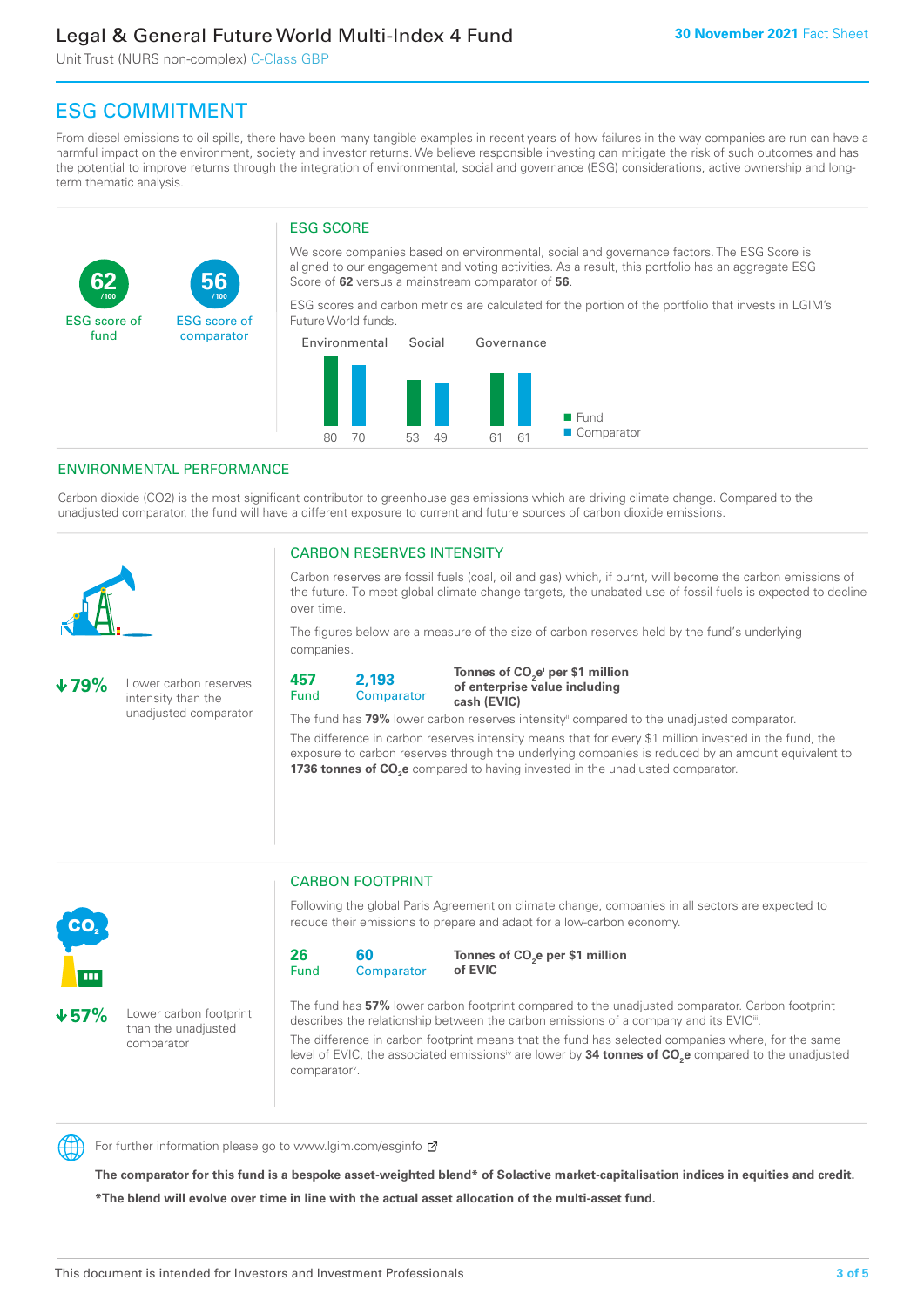Unit Trust (NURS non-complex) C-Class GBP

#### **NOTES**

 $^\mathrm{i}$  Carbon dioxide equivalent (CO<sub>2</sub>e) is a standard unit to compare the emissions of different greenhouse gases.

ii This metric looks at the embedded carbon in the fossil fuel reserves owned by a company, divided by a company's enterprise value (including cash), to adjust for company size. This represents a carbon reserves intensity score for a company.

iii The choice of this metric follows best practice recommendations from the **Task Force on Climate-related Financial Disclosures.**

iv Data on carbon emissions from a company's operations and purchased energy is used.

v This measure is the result of differences in the weights of companies between the index or the fund and the comparator, and does not depend on the amount invested in the fund. It describes the relative 'carbon efficiency' of different companies in the comparator (i.e. how much carbon was emitted per unit of sales) or in the fund, not the contribution of an individual investor in financing carbon emissions.

#### **Third Party Disclaimers and Information**

Unless otherwise indicated all data contained in this factsheet is sourced from Legal & General Investment Management Limited. Where this document contains third party data ("Third Party Data"), we cannot guarantee the accuracy, completeness or reliability of such Third Party Data and accept no responsibility or liability whatsoever in respect of such Third Party Data, or in respect of any loss or damage suffered by you, your client or any other party arising in connection with either the provision of Third Party Data or any inaccuracies, errors or omissions, regardless of cause in any Third Party Data.

Where we use third party data within this document, it is never used directly and instead it forms the basis of our own calculations; we do so under licence and with the providers' legal permission.

While all reasonable endeavours are taken to ensure the data provided is accurate, it is important to note that the data providers assume no responsibility for errors or omissions and cannot be held liable for damage arising from our use of their data within our calculations. Information is for recipients' internal use only.

Source: HSBC© HSBC 2021.

Powered by Refinitiv Information.

Powered by Sustainalytics 2021.

Source: ISS.